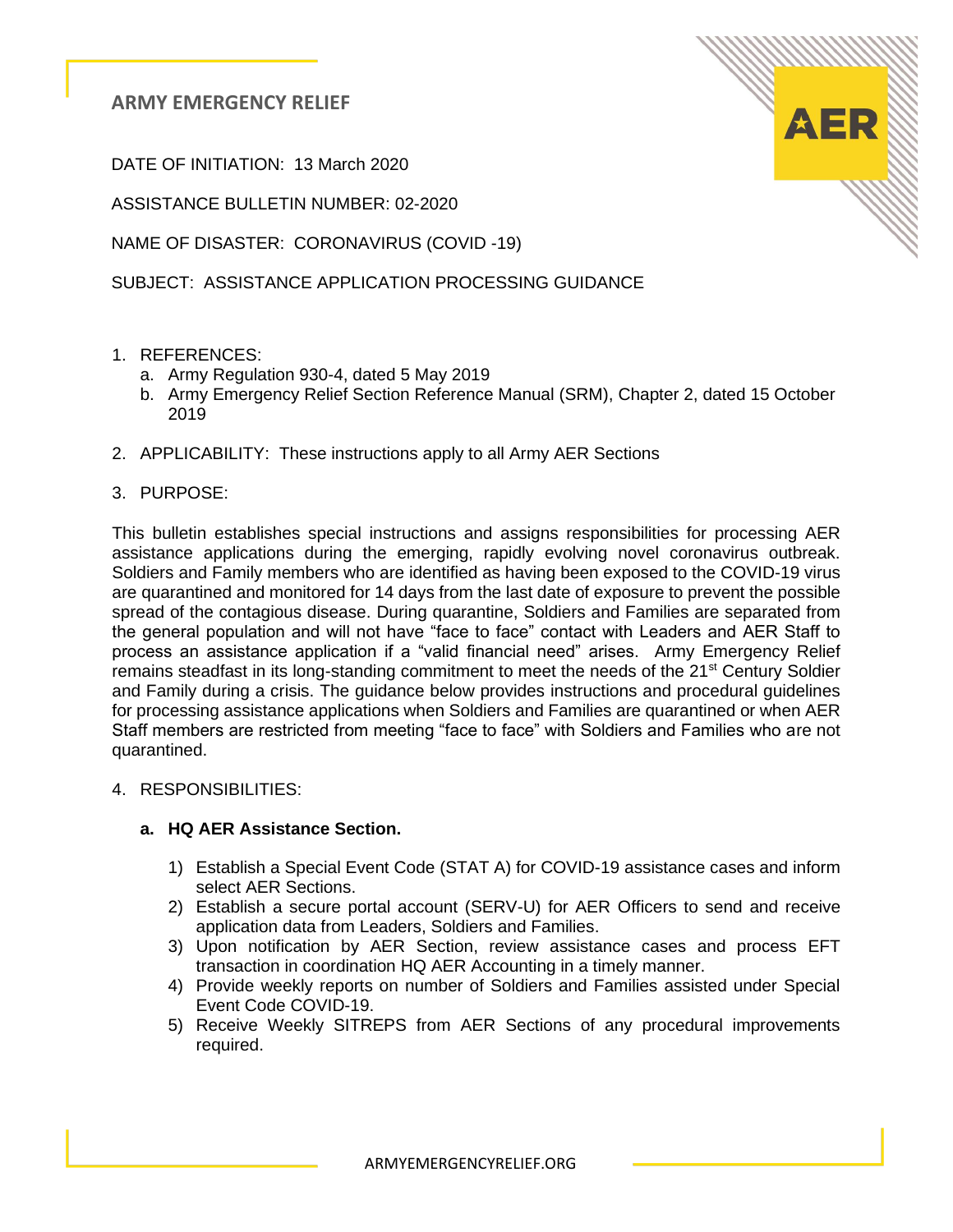# **ARMY EMERGENCY RELIEF**

### **b. HQ AER Accounting Section.**

- 1) Process EFT transactions in a timely manner upon receipt of signed AER Form 52 and complete AER 575.
- 2) Provide feedback to the Assistance Section of any rejected EFT transactions.

### **c. AER Officers.**

- 1) **Recommend to Installation and Garrison leadership teams to designate at least one experienced AER Officer as a "Mission Essential Employee" to ensure Soldiers and Families continue to receive financial assistance when needed in accordance with these guidelines.**
- 2) Ensure widest dissemination of these instructions to Company, Battery and Troop levels at respective Posts, Camps and Stations.
- 3) Ensure Unit Leaders understand the electronic application processing guidelines and requirements for quarantined Soldiers and Families or when "face to face" contact is restricted for AER Staff members.
- 5. ELIGIBILITY:
	- a. Soldiers on **Active Duty** and their eligible Family members.
	- b. Soldiers **Retired from Active Duty because of longevity** and their Families.
	- c. **Retired Army Reserve and National Guard** Soldiers receiving Retired pay and their Family members.
	- d. **Medically Retired** Soldiers and their dependents, including both those placed on the Permanent Disability Retired List (PDRL) or Temporary Disability Retirement List (TDRL).
	- e. **Members of the Reserve Component** of the Army (National Guard and Army Reserve **under Title 10** U.S.C) on continuous Active Duty **for more than 30 consecutive days** and their eligible Family members.

# 6. PROCEDURE:

#### **a. Soldiers or eligible Family Member with Special Power of Attorney (SPOA).**

- 1) Inform Company Commander or First Sergeant of "valid financial need" (Active Duty).
- 2) Electronically forward the AER application along with all supporting documentation to Unit COC for review and signature (Active Duty).
- 3) After Unit Chain of Command review, either the Soldier or Unit COC will electronically forward the documents listed below to the local AER Section for evaluation and assistance consideration (Active Duty).
	- Completed AER Form 101, Application for Financial Assistance, with Unit COC concurrence
	- Completed AER Form 57, AER Budget Planning Sheet
	- Completed AER Form 575, AER Electronic Funds Transfer (EFT) Authorization